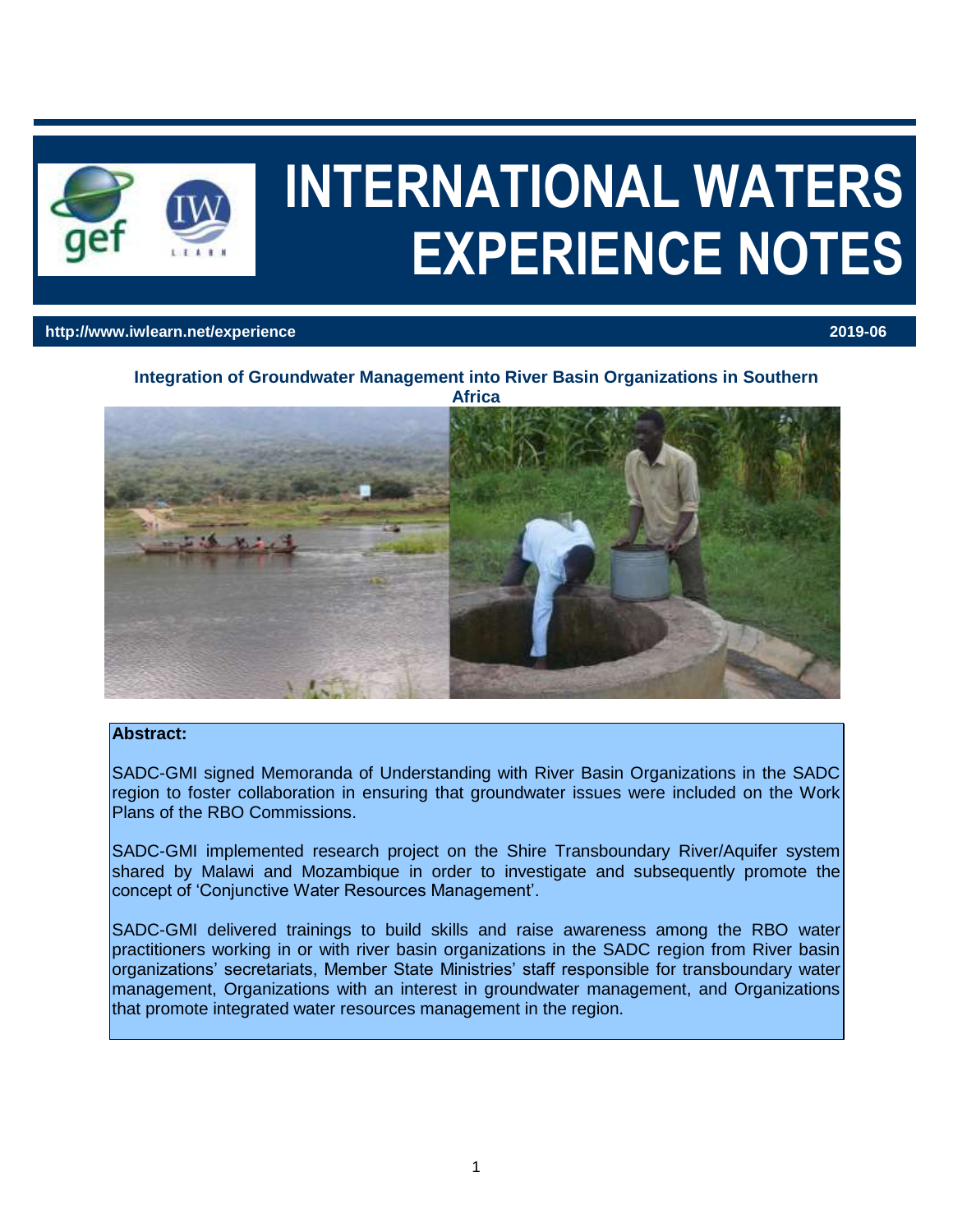## **Thokozani Dlamini & James Sauramba [thokozani@sadc-gmi.org](mailto:thokozani@sadc-gmi.org) or [james@sadc-gmi.org](mailto:james@sadc-gmi.org)**

## **Integration of Groundwater Management into River Basin Organizations in Southern Africa**

## Experience of the GEF IW - sponsored **Sustainable Groundwater Management in SADC Member States project**

SADC- Groundwater Management Institute

Integration of Groundwater Management into River Basin Organizations in Southern Africa

# **PROJECT DESCRIPTION**

The Southern African Development Community Groundwater Management Institute (SADC-GMI) is implementing the *Sustainable Groundwater Management in SADC Member States project* funded by the Global Environment Facility (GEF) and the Cooperation in International Waters in Africa Trust Fund (CIWA) through the World Bank. The project comprises four main components, namely:

Component A: Operationalising the SADC-GMI;

- Component B: Enhancing institutional capacity of governments in SADC Member States and transboundary organisations;
- Component C: Improving availability of and access to knowledge, scientific research and data on groundwater; and
- Component D: Promoting infrastructure solutions for sustainable groundwater management.

The mandate of SADC-GMI under Component B entails enhancing institutional capacity of governments in SADC Member States and transboundary organisations for sustainable groundwater management. One of the project indicator targets by 31 December 2020 is to strengthen 7 River Basin Organisations with improved analytic tools, knowledge products, data, forecasting, and capacity for improved water and climate risk management. SADC-GMI has been actively pursuing activities aligned to realising these project targets through initiatives to 'integrate groundwater into River Basin Organisations in SADC'.

#### **THE EXPERIENCE**

In Africa there are about eighty transboundary lakes and river basins and at least seventy transboundary aquifer basins. The African Water Vision stresses that groundwater is the major, and often the only source of drinking water for more than 75% of the African population especially amongst the poor rural communities. It is also estimated that about 40% of this population live in transboundary aquifers. This prevailing background influenced the African Ministers' Council on Water (AMCOW) and the African/International Network of Basin Organizations (ANBO/INBO) to resolve that groundwater management must be addressed through integration into river basin management.

The SADC region has about 15 River Basins shared by at least two SADC Member States. Over the past 20 years or so, deliberate efforts were made through the SADC structures to put in place and to operationalize institutional structures to govern the transboundary water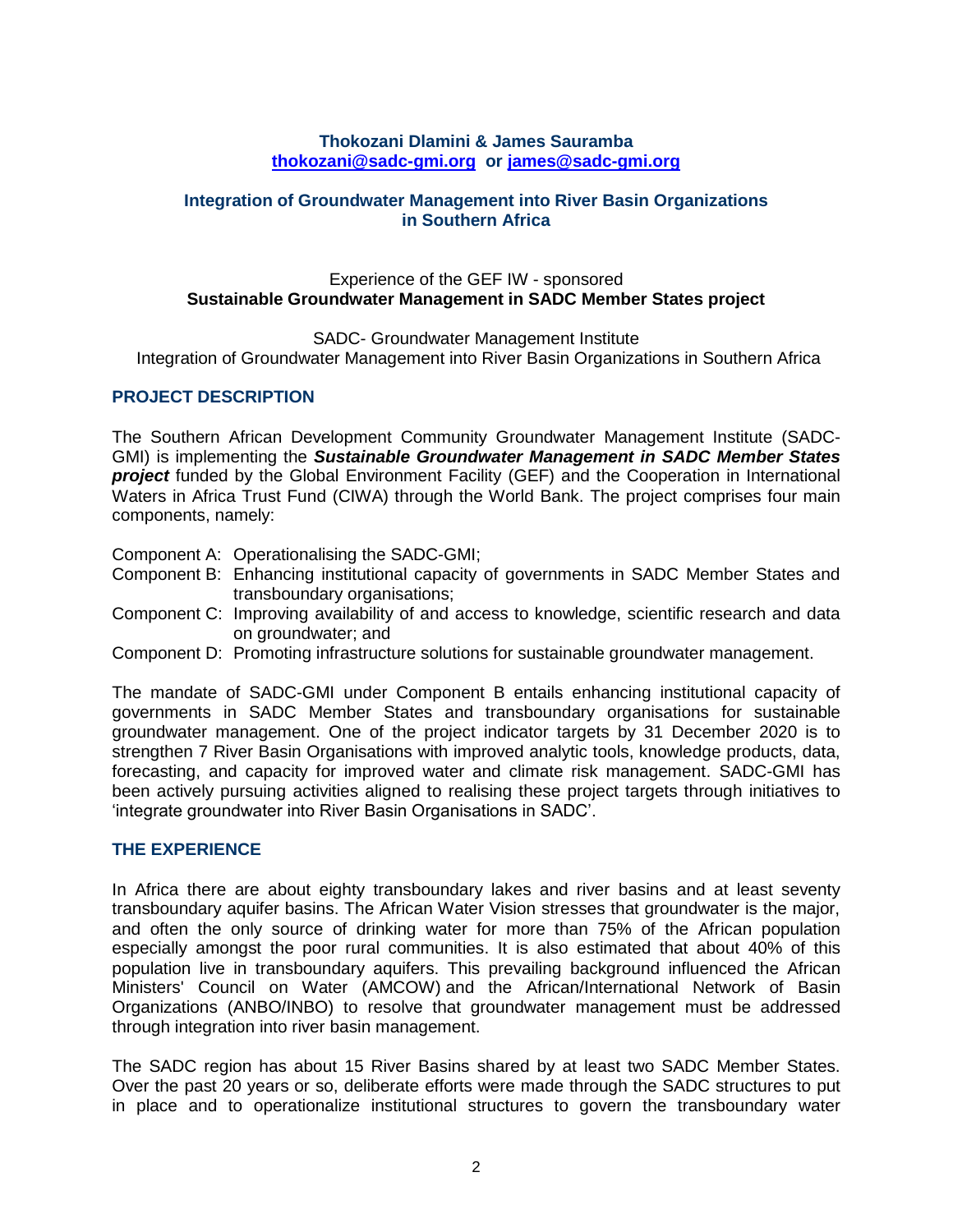resources management issues related to these. This culminated in the establishment of river basin commissions such as Limpopo River Basin Commission (LIMCOM), Okavango River Basin Commission (OKACOM), Orange-Senqu River Basin Commission (ORASECOM), to mention but a few. Although there are an estimated 30 transboundary aquifers in the SADC region that are confronted with similar transboundary technical, institutional and governance issues, they were not accorded the same institutional structures to govern and manage them. Moreover, activities in the River Basin Organisation (RBO) commissions have primarily focused on surface water, regardless of the fact that these two resources do not exist in isolation and hence they have to be managed conjunctively. However due to the traditional bias to surface water, the skills to integrate the management of surface and groundwater are lacking in the existing RBO structures. This scenario necessitated SADC-GMI to utilize its mandate to implement specific actions to integrate groundwater into RBOs.

## **TRANSBOUNDARY WATERS MANAGEMENT ISSUES THIS PROJECT ADDRESSED**

As an endeavor to integrate groundwater issues into river basin organizations in the SADC region, SADC-GMI adopted a three pronged approach that was implemented simultaneously. Firstly, SADC-GMI engaged with each one of the River Basin Commissions in the SADC region culminating in the signature of Memoranda of Understanding whose main objectives were to foster collaboration in ensuring that groundwater issues were included on the Work Plans of the RBO Commissions. Through these MoUs, SADC-GMI also offers both technical assistance and capacity building to the often under-resourced RBOs to enable them to effectively address groundwater issues simultaneously with surface water. Through this intervention arm, SADC-GMI has, in the last 2 years concluded negotiations and signed MoUs with the Limpopo River Basin Commission (LIMCOM), Okavango River Basin Commission (OKACOM) and the Zambezi River Basin Commission (ZAMCOM). One critical vehicle to enhance the integration of groundwater into RBOs is the establishment of Groundwater Committees as sub-Committees of the RBO Commission's Technical Committees. To date SADC-GMI facilitate the establishment of the LIMCOM Groundwater Committee (February 2019) and preparations are underway to establish a similar committee under ZAMCOM.

SADC-GMI also acknowledges the traditional notion of water resources being regarded predominantly as surface water. However the ravaging impacts of climate change have compelled a paradigm shift on this thinking considering that groundwater, on which most of the inhabitants of the SADC region (and Africa) depend on for their primary livelihoods, is more resilient to climate change than surface water. SADC-GMI therefore implemented a research project on the Shire Transboundary River/Aquifer system shared by Malawi and Mozambique in order to investigate and subsequently promote the concept of 'Conjunctive Water Resources Management'. This was a unique choice due to the coinciding boundaries of the Transboundary surface and groundwater systems that compelled integrated treatment of the systems.

The third intervention area targeted by SADC-GMI to integrate groundwater into RBOs was the delivery of trainings to build skills and raise awareness among the RBO water practitioners working in or with river basin organizations in the SADC region from River basin organizations' secretariats, Member State Ministries' staff responsible for transboundary water management, Organizations with an interest in groundwater management, and Organizations that promote integrated water resources management in the region. Two training events were conducted in Lusaka, Zambia (August 2018) for ZAMCOM and RBOs to the north of the Zambezi river and in Pretoria, South Africa (in November 2018) for RBOs to the south of the Zambezi river. The training is based on the 11 module Training Manual that was developed in 2015 through a partnership of up to 11 institutions led by AGW-Net, BGR, IWMI, CapNet, ANBO and IGRAC.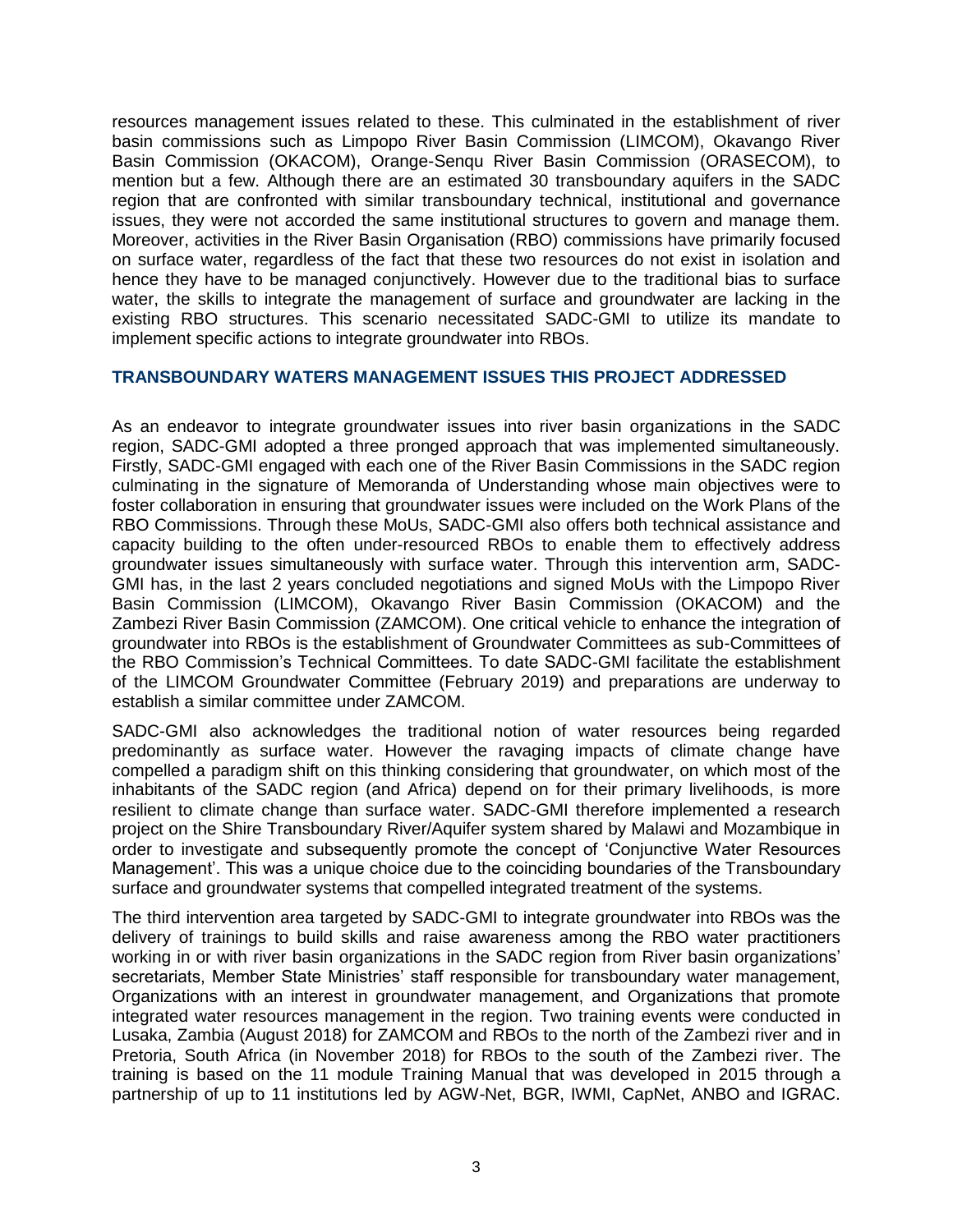The training manual was a culmination of the needs assessment exercise carried out in nine international river basin organizations in Africa which revealed the varying needs in the different basin organizations for effective transboundary groundwater management. Up to 70 participants benefitted from the 2 training events. Following the success and relevance of the above two training events, the SADC-GMI successfully negotiated an ongoing collaboration with UNESCO-IHP, BGR and the USAID funded Resilient Waters Programme (implemented by Chemonics) to roll out the training to the French and Portuguese speaking SADC Member States during the second half of 2019.

# **RESULTS AND LEARNING**

The primary impact of the intervention spearheaded by SADC-GMI is the realization that groundwater is an integral portion of water resources that RBOs have to manage conjunctively. As a result all the RBO Commissions in the SADC region look up to SADC-GMI, as a regional Centre of Excellence, to build their capacity and to render technical assistance on groundwater related issues. As a result of the recognition of the value it brings along despite its short 3 years of existence, SADC-GMI is implementing MOUs in 3 RBOs, sits on 4 RBO Groundwater Committees and is also jointly implementing groundwater projects in 3 RBOs. These initiatives entail joint planning at certain milestone points.

This intervention demonstrates that awareness raising and skills development by a wellrecognized regional body carrying the right mandate are critical to positively influencing the integration of groundwater into RBOs. This is so because SADC-GMI is a regional institution established as a going concern that will continuously implement its mandate in support of other multi-country organisations. This scenario of a continuous presence is not feasible with projects support to RBOs as projects have short life spans.

# **REPLICATION**

It is important to understand the River Basin Organizations dynamics, the challenges, level of RBOs involvement in groundwater management and the opportunities that groundwater presents in terms of water security. The success of such interventions also depends largely on the political relationships amongst the riparian states sharing the river system and how functional their institutional structures are. As an example, there are good relationships between the RBOs and SADC-GMI due to the strong convening power of the SADC Secretariat on its subsidiary organisations. This gives credibility to SADC-GMI as it implements its mandate on behalf of the SADC Secretariat, and so do the RBOs. The work of these two institutions is drawn from their mandates enshrined in the SADC policies. It therefore makes it easier for these institutions to approach and work with riparian states because they all fully subscribe to the SADC treaty and they respect institutions mandated to fulfil agreed actions.

It is important to note that a lot of focus was put on integrating groundwater into RBOs. However, not all groundwater resources fall within the same spatial areas of jurisdiction of RBO commissions. This means some transboundary aquifers will be shared outside an RBO area and hence a different approach will have to be adopted for the concerned Member States to collaborate.